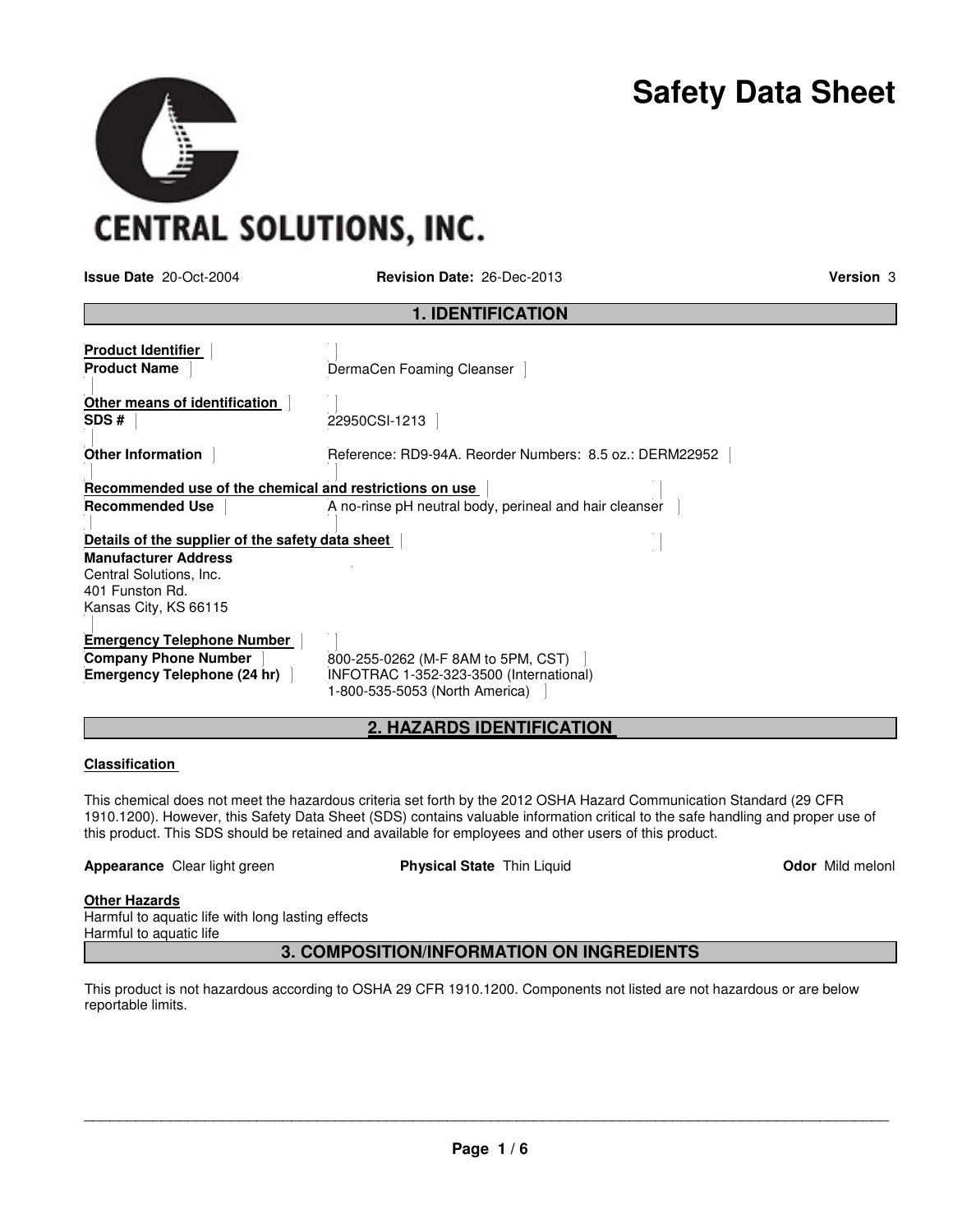### \_\_\_\_\_\_\_\_\_\_\_\_\_\_\_\_\_\_\_\_\_\_\_\_\_\_\_\_\_\_\_\_\_\_\_\_\_\_\_\_\_\_\_\_\_\_\_\_\_\_\_\_\_\_\_\_\_\_\_\_\_\_\_\_\_\_\_\_\_\_\_\_\_\_\_\_\_\_\_\_\_\_\_\_\_\_\_\_\_\_\_\_\_ **4. FIRST-AID MEASURES**

### **First Aid Measures**

| <b>Eye Contact</b>  | Rinse immediately with plenty of water, also under the eyelids, for at least 15 minutes.                                           |
|---------------------|------------------------------------------------------------------------------------------------------------------------------------|
| <b>Skin Contact</b> | This product is a skin cleanser. Intermittent skin contact acceptable.<br>If skin irritation develops, wash product off with water |
| <b>Inhalation</b>   | Remove to fresh air.                                                                                                               |
| Ingestion           | Dilute by giving a large amount of water. Allow vomiting to occur, and then get medical<br>attention.                              |
|                     |                                                                                                                                    |

### **Most important symptoms and effects**

**Symptoms May cause mild eye irritation. May cause gastrointestinal disturbance.** 

### **Indication of any immediate medical attention and special treatment needed**

**Notes to Physician Treat symptomatically.** 

### **5. FIRE-FIGHTING MEASURES**

### **Suitable Extinguishing Media**

Use extinguishing measures that are appropriate to local circumstances and the surrounding environment.

#### **Unsuitable Extinguishing Media** Not determined.

#### **Specific Hazards Arising from the Chemical**

Non-flammable.

#### **Protective equipment and precautions for firefighters**

As in any fire, wear self-contained breathing apparatus pressure-demand, MSHA/NIOSH (approved or equivalent) and full protective gear.

### **6. ACCIDENTAL RELEASE MEASURES**

#### **Personal precautions, protective equipment and emergency procedures**

**Personal Precautions Use personal protective equipment as required.** 

#### **Methods and material for containment and cleaning up**

| <b>Methods for Containment</b> | Prevent further leakage or spillage if safe to do so.                                                                                                                                                                                                                                                                      |
|--------------------------------|----------------------------------------------------------------------------------------------------------------------------------------------------------------------------------------------------------------------------------------------------------------------------------------------------------------------------|
| <b>Methods for Clean-Up</b>    | Small spills (less than 1 gallon) may be washed down a drain with lots of water or cleaned<br>up and disposed of into a sanitary sewer system.<br>Large spills (more than 1 gallon) should be contained and collected (by absorption [sand,<br>clay, or other absorbent material] or vacuuming) then disposed of properly. |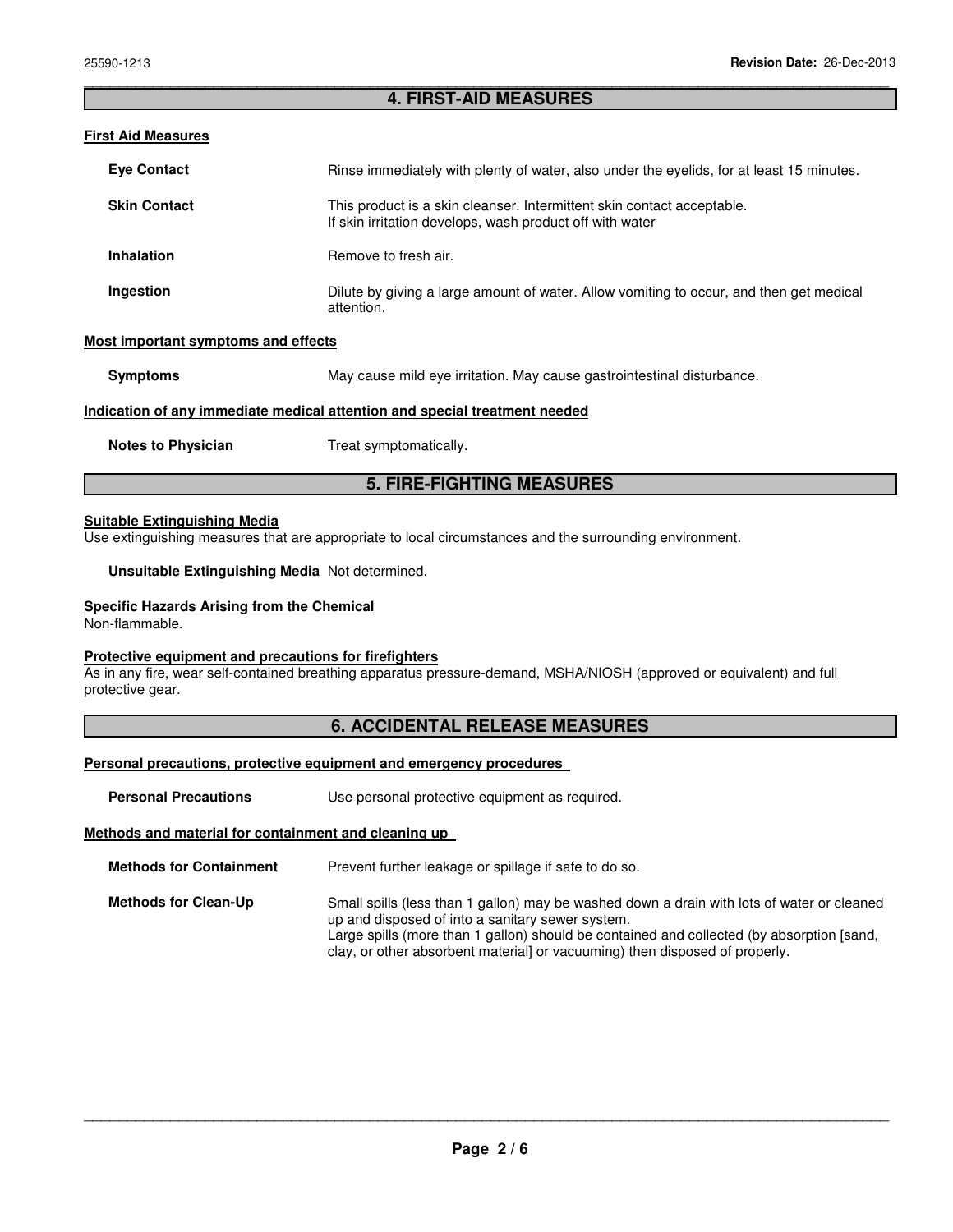|                                                              | 7. HANDLING AND STORAGE                                                                                                                                                        |  |  |
|--------------------------------------------------------------|--------------------------------------------------------------------------------------------------------------------------------------------------------------------------------|--|--|
| <b>Precautions for safe handling</b>                         |                                                                                                                                                                                |  |  |
| <b>Advice on Safe Handling</b>                               | Handle in accordance with good industrial hygiene and safety practice.                                                                                                         |  |  |
| Conditions for safe storage, including any incompatibilities |                                                                                                                                                                                |  |  |
| <b>Storage Conditions</b>                                    | Keep containers tightly closed in a dry, cool and well-ventilated place. Do not contaminate<br>food or feed stuffs. Do not reuse container. Keep out of the reach of children. |  |  |
| <b>Incompatible Materials</b>                                | None known.                                                                                                                                                                    |  |  |
| 8. EXPOSURE CONTROLS/PERSONAL PROTECTION                     |                                                                                                                                                                                |  |  |
| <b>Exposure Guidelines</b>                                   | No exposure limits noted for ingredient(s)                                                                                                                                     |  |  |
| <b>Appropriate engineering controls</b>                      |                                                                                                                                                                                |  |  |
| <b>Engineering Controls</b>                                  | None under normal use conditions.                                                                                                                                              |  |  |
|                                                              | Individual protection measures, such as personal protective equipment                                                                                                          |  |  |
| <b>Eye/Face Protection</b>                                   | Avoid contact with eyes.                                                                                                                                                       |  |  |
| <b>Skin and Body Protection</b>                              | No special technical protective measures are necessary.                                                                                                                        |  |  |
| <b>Respiratory Protection</b>                                | No protective equipment is needed under normal use conditions.                                                                                                                 |  |  |
|                                                              |                                                                                                                                                                                |  |  |

\_\_\_\_\_\_\_\_\_\_\_\_\_\_\_\_\_\_\_\_\_\_\_\_\_\_\_\_\_\_\_\_\_\_\_\_\_\_\_\_\_\_\_\_\_\_\_\_\_\_\_\_\_\_\_\_\_\_\_\_\_\_\_\_\_\_\_\_\_\_\_\_\_\_\_\_\_\_\_\_\_\_\_\_\_\_\_\_\_\_\_\_\_

**General Hygiene Considerations** Do not get in eyes. Keep away from food and drink.

# **9. PHYSICAL AND CHEMICAL PROPERTIES**

## **Information on basic physical and chemical properties**

| <b>Physical State</b><br>Appearance<br><b>Color</b>                                                                                                                                                                                                                                                                                                                                                                                                                                                                                                             | Liguid<br>Clear thin liquid<br>Light green                                                                                                                                                                                                                                                                                                   | Odor<br><b>Odor Threshold</b> | Mild melon<br>Not determined |
|-----------------------------------------------------------------------------------------------------------------------------------------------------------------------------------------------------------------------------------------------------------------------------------------------------------------------------------------------------------------------------------------------------------------------------------------------------------------------------------------------------------------------------------------------------------------|----------------------------------------------------------------------------------------------------------------------------------------------------------------------------------------------------------------------------------------------------------------------------------------------------------------------------------------------|-------------------------------|------------------------------|
| <b>Property</b><br>рH<br><b>Melting Point/Freezing Point</b><br><b>Boiling Point/Boiling Range</b><br><b>Flash Point</b><br><b>Evaporation Rate</b><br>Flammability (Solid, Gas)<br><b>Upper Flammability Limits</b><br><b>Lower Flammability Limit</b><br><b>Vapor Pressure</b><br><b>Vapor Density</b><br><b>Specific Gravity</b><br><b>Water Solubility</b><br>Solubility in other solvents<br><b>Partition Coefficient</b><br><b>Autoignition Temperature</b><br><b>Decomposition Temperature</b><br><b>Kinematic Viscosity</b><br><b>Dynamic Viscosity</b> | Values<br>$6.00 - 7.00$<br>Not established<br>100 ℃ / 212 F<br>Not flammable<br>Not established<br>$n/a$ -liquid<br>Not applicable<br>Not applicable<br>Not established<br>Not established<br>$1.003 - 1.014$<br>Completely soluble<br>Not determined<br>Not determined<br>Not determined<br>Not determined<br>Not determined<br>$< 100$ cps | Remarks • Method              |                              |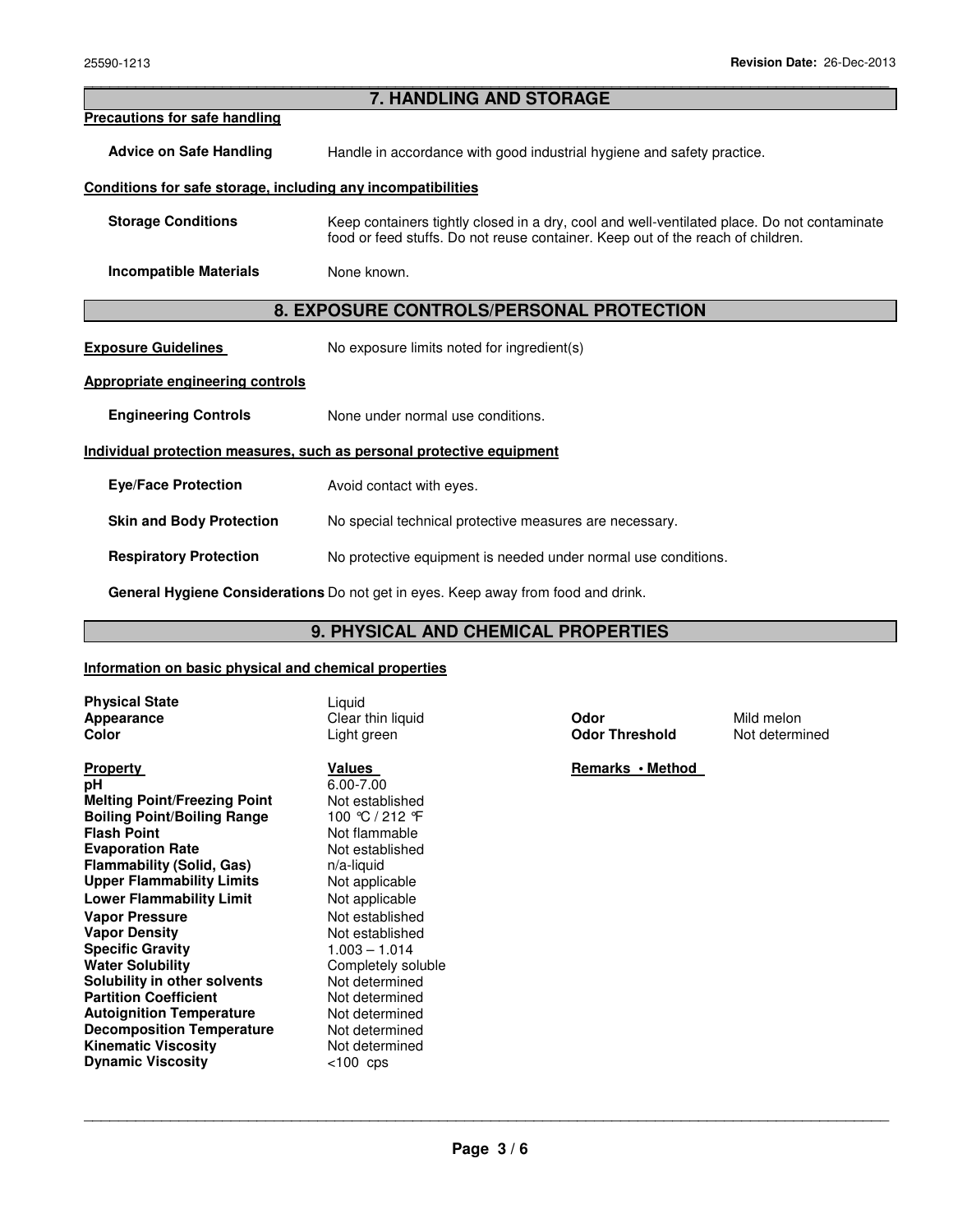**Property Values Remarks • Method Explosive Properties Not determined**<br> **Oxidizing Properties Not determined Oxidizing Properties<br>Density** 

**Density** 8.36-8.45 lb/gal

## **10. STABILITY AND REACTIVITY**

\_\_\_\_\_\_\_\_\_\_\_\_\_\_\_\_\_\_\_\_\_\_\_\_\_\_\_\_\_\_\_\_\_\_\_\_\_\_\_\_\_\_\_\_\_\_\_\_\_\_\_\_\_\_\_\_\_\_\_\_\_\_\_\_\_\_\_\_\_\_\_\_\_\_\_\_\_\_\_\_\_\_\_\_\_\_\_\_\_\_\_\_\_

#### **Reactivity**

Not reactive under normal conditions.

#### **Chemical Stability**

Stable under recommended storage conditions.

#### **Possibility of Hazardous Reactions**

None under normal processing.

**Hazardous Polymerization** Hazardous polymerization does not occur.

#### **Conditions to Avoid**

Keep out of reach of children.

### **Incompatible Materials**

None known.

### **Hazardous Decomposition Products**

None known.

## **11. TOXICOLOGICAL INFORMATION**

### **Information on likely routes of exposure**

| <b>Product Information</b> |                                                                                                       |
|----------------------------|-------------------------------------------------------------------------------------------------------|
| <b>Eve Contact</b>         | Avoid contact with eyes.                                                                              |
| <b>Skin Contact</b>        | Not expected to be a skin irritant during prescribed use.                                             |
| Inhalation                 | Under normal conditions of intended use, this material is not expected to be an inhalation<br>hazard. |
| Ingestion                  | Do not taste or swallow.                                                                              |

#### **Component Information**

| <b>Chemical Name</b>   | Oral LD50           | <b>Dermal LD50</b> | <b>Inhalation LC50</b> |
|------------------------|---------------------|--------------------|------------------------|
| Cocamidopropyl betaine | Rat<br>= 4900 mg/kg |                    |                        |
| 61789-40-0             |                     |                    |                        |

### **Information on physical, chemical and toxicological effects**

**Symptoms** Please see section 4 of this SDS for symptoms.

### **Delayed and immediate effects as well as chronic effects from short and long-term exposure**

**Carcinogenicity** This product does not contain any carcinogens or potential carcinogens as listed by OSHA, IARC or NTP.

### **Numerical measures of toxicity**

Not determined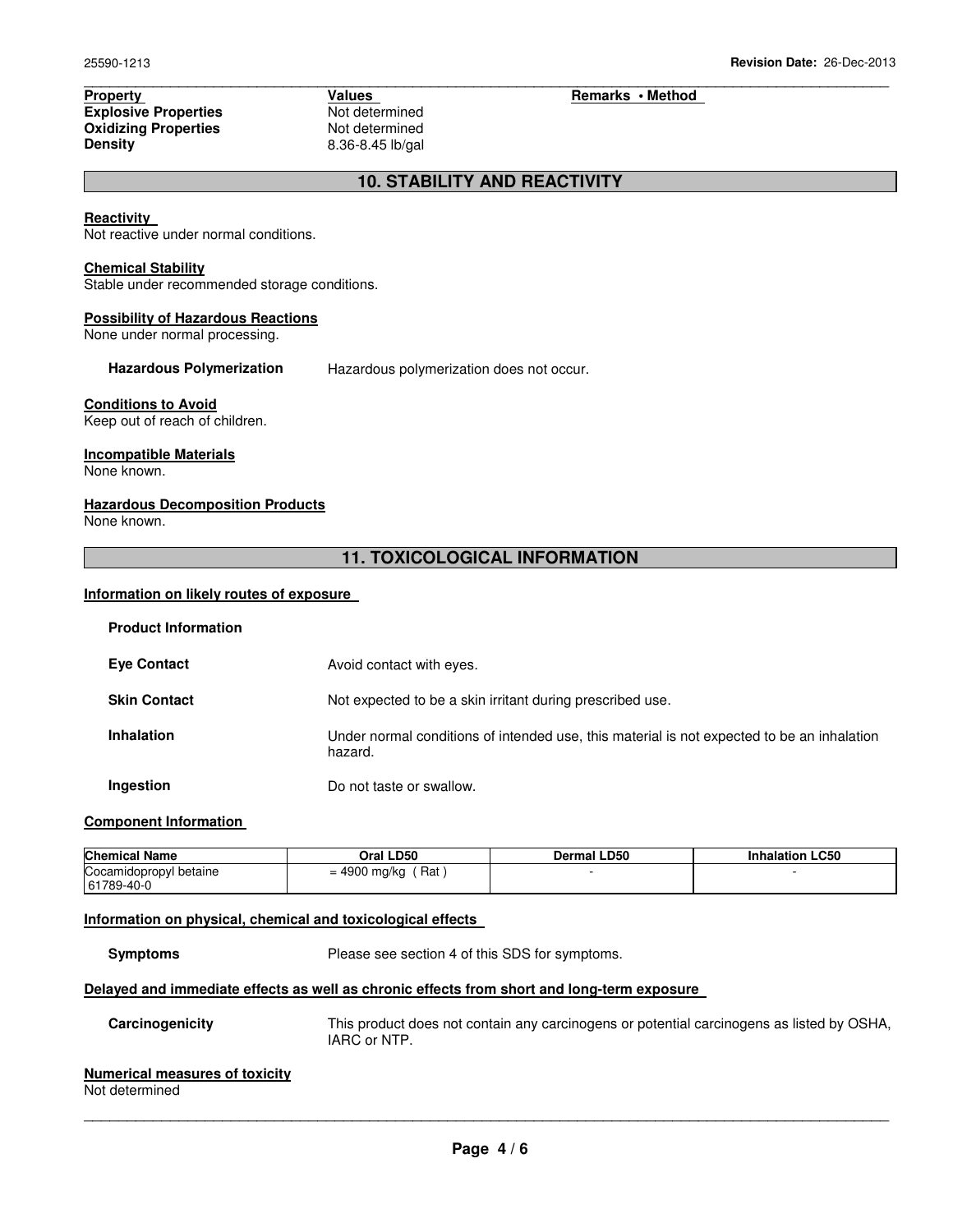# **12. ECOLOGICAL INFORMATION**

\_\_\_\_\_\_\_\_\_\_\_\_\_\_\_\_\_\_\_\_\_\_\_\_\_\_\_\_\_\_\_\_\_\_\_\_\_\_\_\_\_\_\_\_\_\_\_\_\_\_\_\_\_\_\_\_\_\_\_\_\_\_\_\_\_\_\_\_\_\_\_\_\_\_\_\_\_\_\_\_\_\_\_\_\_\_\_\_\_\_\_\_\_

## **Ecotoxicity**

Harmful to aquatic life. Harmful to aquatic life with long lasting effects.

| <b>Chemical Name</b>                 | Algae/aguatic plants                                                                                           | Fish                                                                                                  | <b>Toxicity to</b><br>microorganisms | Crustacea                            |
|--------------------------------------|----------------------------------------------------------------------------------------------------------------|-------------------------------------------------------------------------------------------------------|--------------------------------------|--------------------------------------|
| Cocamidopropyl betaine<br>61789-40-0 | $1.0 - 10.0$ : 72 h<br>Desmodesmus subspicatus<br>mg/L EC50 0.55: 96 h<br>Desmodesmus subspicatus<br>mg/L EC50 | 1.0 - 10.0: 96 h Brachydanio<br>rerio mg/L LC50 2: 96 h<br>Brachydanio rerio mg/L<br>LC50 semi-static |                                      | 6.5: 48 h Daphnia magna<br>mg/L EC50 |

### **Persistence/Degradability**

Not determined

### **Bioaccumulation**

Not determined

### **Mobility**

Not determined

### **Other Adverse Effects**

Not determined

# **13. DISPOSAL CONSIDERATIONS**

### **Waste Treatment Methods**

| <b>Disposal of Wastes</b>        | Disposal should be in accordance with applicable regional, national and local laws and<br>regulations.                         |  |  |
|----------------------------------|--------------------------------------------------------------------------------------------------------------------------------|--|--|
| <b>Contaminated Packaging</b>    | Disposal should be in accordance with applicable regional, national and local laws and<br>regulations.                         |  |  |
| <b>14. TRANSPORT INFORMATION</b> |                                                                                                                                |  |  |
| <b>Note</b>                      | Please see current shipping paper for most up to date shipping information, including<br>exemptions and special circumstances. |  |  |
| <b>DOT</b>                       | Not regulated                                                                                                                  |  |  |
| <b>IATA</b>                      | Not regulated                                                                                                                  |  |  |
| <b>IMDG</b>                      | Not regulated                                                                                                                  |  |  |